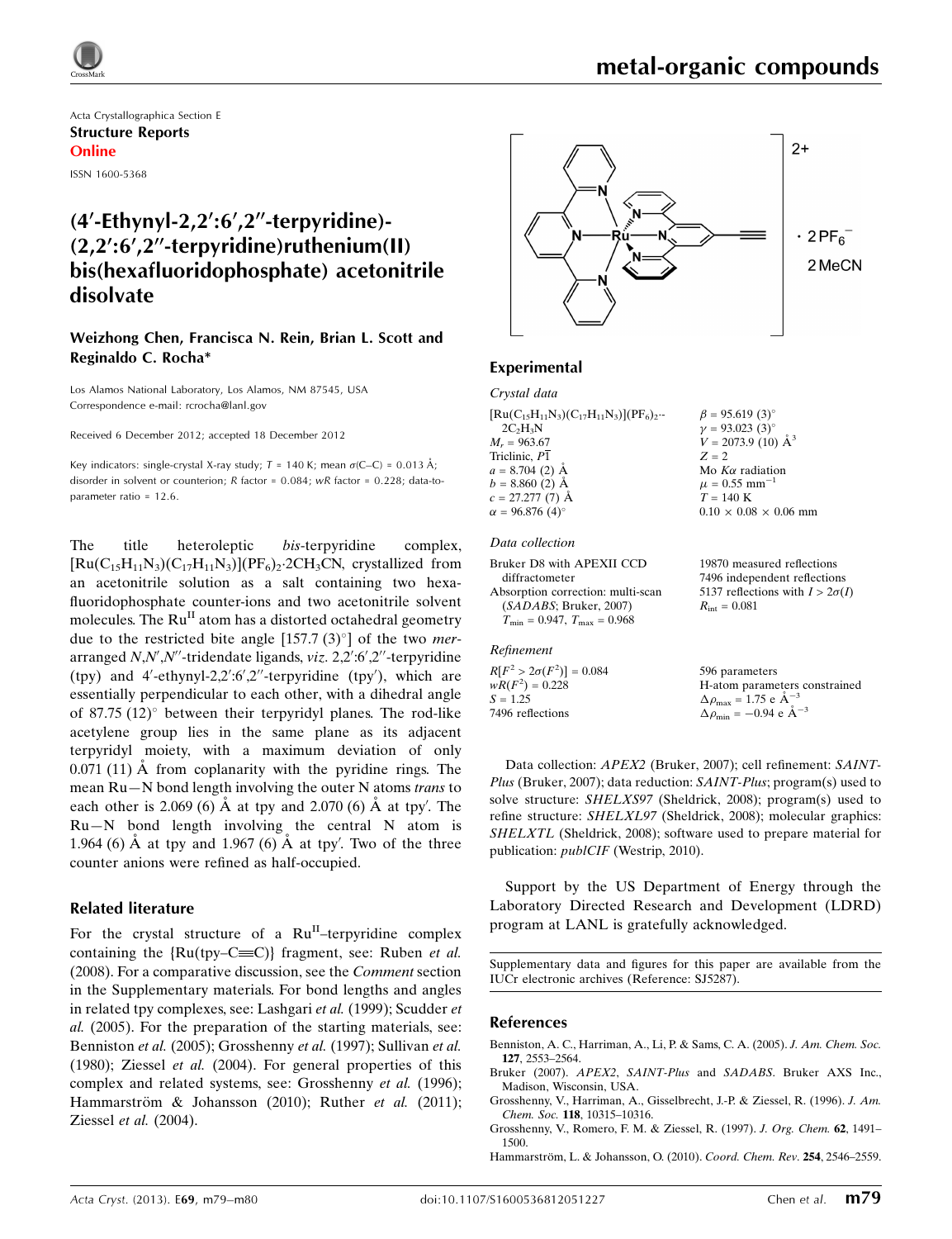[Lashgari, K., Kritikos, M., Norrestam, R. & Norrby, T. \(1999\).](https://scripts.iucr.org/cgi-bin/cr.cgi?rm=pdfbb&cnor=sj5287&bbid=BB6) Acta Cryst. C55, [64–67.](https://scripts.iucr.org/cgi-bin/cr.cgi?rm=pdfbb&cnor=sj5287&bbid=BB6)

- Ruben, M., Landa, A., Lörtscher, E., Riel, H., Mayor, M., Görls, H., Weber, [H. B., Arnold, A. & Evers, F. \(2008\).](https://scripts.iucr.org/cgi-bin/cr.cgi?rm=pdfbb&cnor=sj5287&bbid=BB7) Small, 4, 2229–2235.
- [Ruther, R. E., Rigsby, M. L., Gerken, J. B., Hogendoorn, S. R., Landis, E. C.,](https://scripts.iucr.org/cgi-bin/cr.cgi?rm=pdfbb&cnor=sj5287&bbid=BB8) [Stahl, S. S. & Hamers, R. J. \(2011\).](https://scripts.iucr.org/cgi-bin/cr.cgi?rm=pdfbb&cnor=sj5287&bbid=BB8) J. Am. Chem. Soc. 133, 5692–5694.
- [Scudder, M. L., Craig, D. C. & Goodwin, H. A. \(2005\).](https://scripts.iucr.org/cgi-bin/cr.cgi?rm=pdfbb&cnor=sj5287&bbid=BB9) CrystEngComm, 7, 642– [649.](https://scripts.iucr.org/cgi-bin/cr.cgi?rm=pdfbb&cnor=sj5287&bbid=BB9)
- [Sheldrick, G. M. \(2008\).](https://scripts.iucr.org/cgi-bin/cr.cgi?rm=pdfbb&cnor=sj5287&bbid=BB10) Acta Cryst. A64, 112–122.
- [Sullivan, B. P., Calvert, J. M. & Meyer, T. J. \(1980\).](https://scripts.iucr.org/cgi-bin/cr.cgi?rm=pdfbb&cnor=sj5287&bbid=BB11) Inorg. Chem. 19, 1404–1407. [Westrip, S. P. \(2010\).](https://scripts.iucr.org/cgi-bin/cr.cgi?rm=pdfbb&cnor=sj5287&bbid=BB12) J. Appl. Cryst. 43, 920–925.
- [Ziessel, R., Grosshenny, V., Hissler, M. & Stroh, C. \(2004\).](https://scripts.iucr.org/cgi-bin/cr.cgi?rm=pdfbb&cnor=sj5287&bbid=BB13) Inorg. Chem. 43, [4262–4271.](https://scripts.iucr.org/cgi-bin/cr.cgi?rm=pdfbb&cnor=sj5287&bbid=BB13)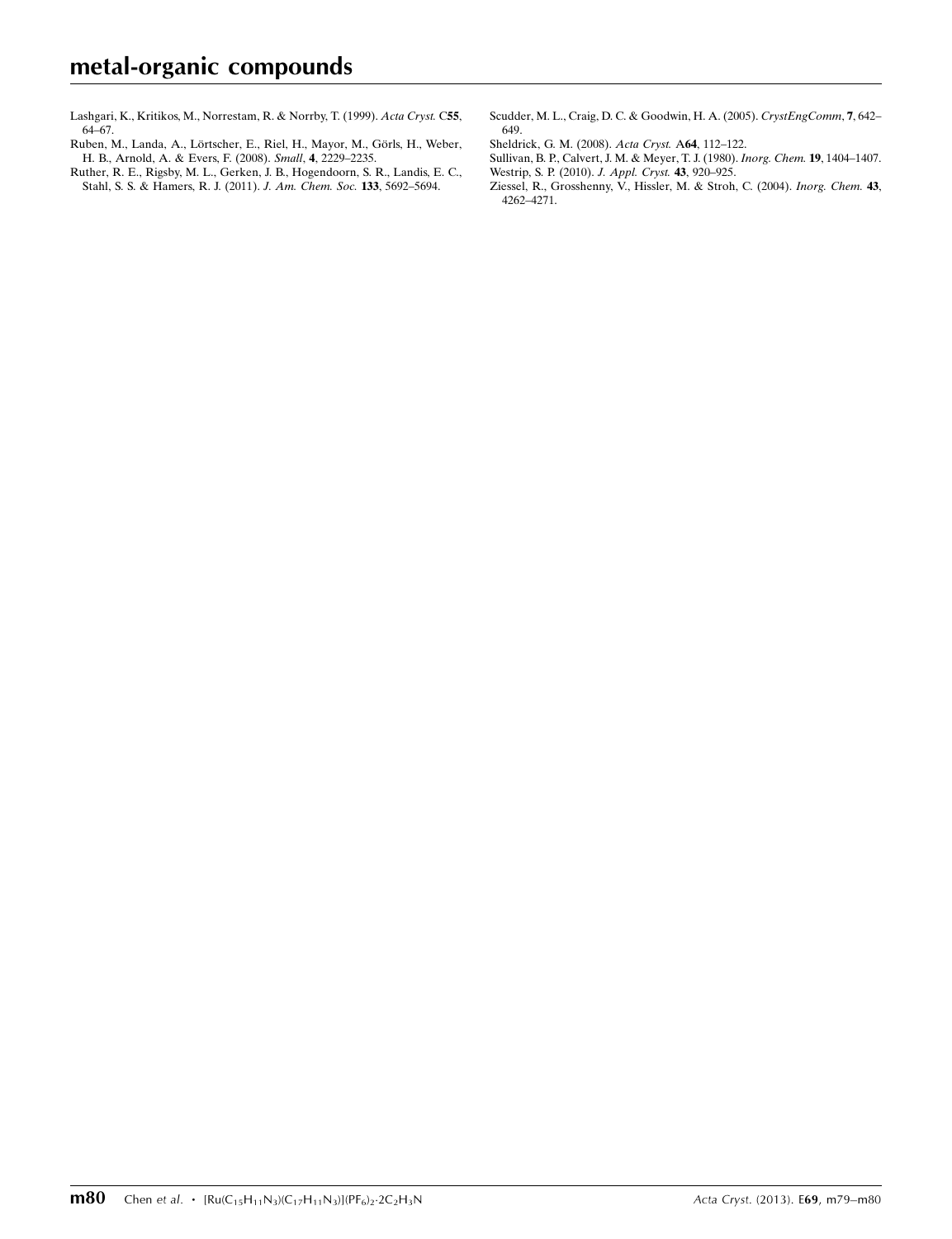## *Acta Cryst.* (2013). E**69**, m79–m80 [doi:10.1107/S1600536812051227]

## **(4′-Ethynyl-2,2′:6′,2′′-terpyridine)(2,2′:6′,2′′-terpyridine)ruthenium(II) bis- (hexafluoridophosphate) acetonitrile disolvate**

## **Weizhong Chen, Francisca N. Rein, Brian L. Scott and Reginaldo C. Rocha**

## **S1. Comment**

The compound  $\text{[Ru}^{\text{II}}(\text{toy})(\text{tpy}')[(\text{PF}_6) > 2\text{MeCN} \text{ crystalized in the triclinic space group } (P\vec{I})$  from an acetonitrile solution. The crystal structure of its dication  $[Ru(tpy)(tpy')]^{2+} (I)$  is reported here for the first time, despite its well demonstrated relevance as a metallo-synthon unit into the construction of alkyne-bridged polyad arrays with optical/electronic applications (for example, see: Benniston *et al.*, 2005; Grosshenny *et al.*, 1996; Ziessel *et al.*, 2004) and, more recently, as interesting precursors to optically/electrochemically active interfacial assemblies *via* surface click chemistry at the alkynyl group (for example, see: Ruther *et al.*, 2011).

The only other crystallographically characterized compound featuring the  ${Ru(tpy–C\equiv C)}$  fragment is the homoleptic complex  $\lceil \text{Ru}^{\text{II}}(\text{typ''})_2 \rceil$  ( $\text{IF}_6$ )<sub>2</sub> ( $\text{II};$  tpy" = *S*-(4-[2,2':6',2"]terpyridin-4'-ylethynyl-phenyl ester), which was applied in studies of molecular electronics involving charge transport through single molecules (**II**) in break-junction configurations (Ruben *et al.*, 2008). In this case, the compound also crystallized in the triclinic space group  $(P_1)$ . In **II**, the two elongated ligands pointed along the long axis of the complex, with only slight distortion across the metal center (N–Ru–N angle: 178.9 (4)°). The mean Ru—N bond distances (1.966 (8) Å for the central nitrogen and 2.066 (10) Å for the outer nitrogen atoms *trans* to each other) as well as the tpy" bite angles (158.3 (4)°) are very similar to those observed for **I**.

These distances and angles are also in very good agreement with typical values reported for  $\left[\text{Ru}(\text{tpy})_2\right]^{2+}$  (*e.g.*, Lashgari *et al.*, 1999; Scudder *et al.*, 2005). The bite angle of terpyridines is well known to be far from the ideal 180° due to the unfavorable *N,N,N* geometric configuration of the *mer*-terdentate ligand (Hammarström & Johansson, 2010). In **I**, the two terpyridyl ligands are approximately planar, with only a slight bending towards the outer ring atoms (maximum deviation from planarity:  $0.093$  (10) Å for atom C13 at tpy and  $0.110$  (8) Å for atom C30 at tpy'). The acetylenic group (– C31≡C32–H32) lies along the main axis passing through the metal center as well as in the same plane as its adjacent terpyridyl moiety, with a maximum deviation of only 0.071 (11) Å (C32) from coplanarity. The length of the triple bond between C31 and C32 is 1.175 (13) Å.

### **S2. Experimental**

The compound  $[Ru(tpy)(tpy')] (PF_6)_2$  was prepared from the precursor  $[Ru(tpy)(tpy'-TMS)] (PF_6)_2$  (tpy'-TMS = 4'-trimethylsilylethynyl-(2,2′:6′,2"-terpy)) as described in the literature (Benniston *et al.*, 2005). Also synthesized according to reported procedures were the starting materials  $Ru(tpy)Cl_3$  (Sullivan *et al.*, 1980) and tpy'-TMS (Grosshenny *et al.*, 1997). The identity of the cation  $\left[\text{Ru(tpy)}(tpy')\right]^2$ <sup>+</sup> (I) in solution was also confirmed by electrochemical and spectroscopic methods. Single crystals suitable for X-ray analysis were grown by slow diffusion of  $Et_2O$  into MeCN solutions of  $[Ru(tpy)(tpy')](PF_6)_2$  in a long thin tube.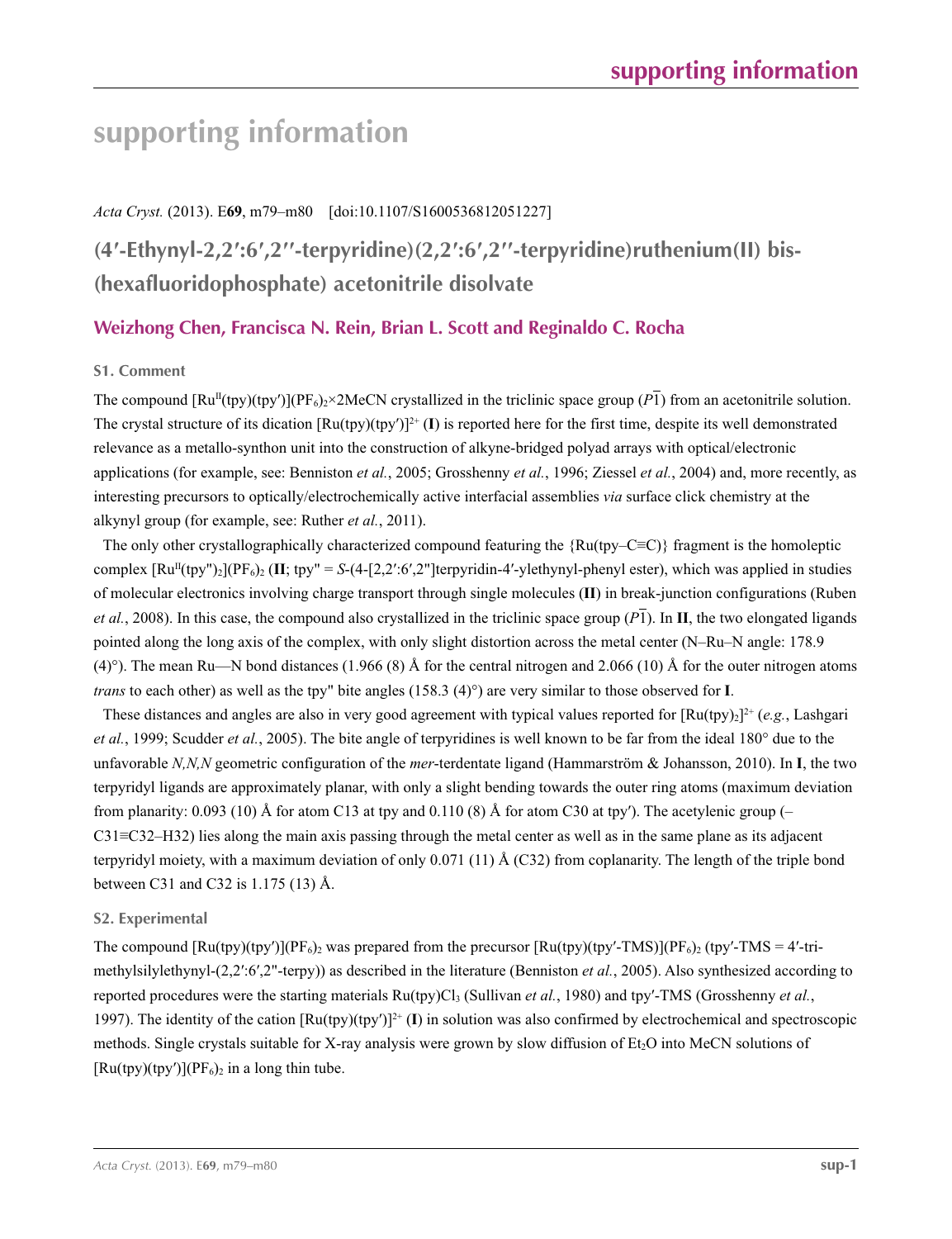## **S3. Refinement**

The structure was solved by using direct methods and difference Fourier techniques. All hydrogen atom positions were idealized, and rode on the atom they were attached to. The final refinement included anisotropic temperature factors on all non-hydrogen atoms.

Two of the hexafluorophosphate anions had very large temperature factors when compared to the third. Other characterization by nuclear magnetic resonance, electronic absorption spectroscopy, and electrochemical techniques clearly support the oxidation state +2 for the Ru center. As a result, the two hexafluorophosphate anions were refined at one-half occupancy.



**Figure 1**

The single-crystal structure of the cation (I) in  $[Ru^{II}(typ)(typ')] (PF_6)_2 \times 2MeCN$ . Displacement ellipsoids are drawn at the 50% probability level. Except for H32, H atoms are omitted for clarity.

**(4′-Ethynyl-2,2′:6′,2′′-terpyridine)(2,2′:6′,2′′-terpyridine)ruthenium(II) bis(hexafluoridophosphate) acetonitrile disolvate** 

### *Crystal data*

| $[Ru(C_{15}H_{11}N_3)(C_{17}H_{11}N_3)](PF_6)_2.2C_2H_3N$ | $Z = 2$                                |
|-----------------------------------------------------------|----------------------------------------|
| $M_r = 963.67$                                            | $F(000) = 964$                         |
| Triclinic, P1                                             | $D_x = 1.543$ Mg m <sup>-3</sup>       |
| Hall symbol: -P 1                                         | Mo Ka radiation, $\lambda = 0.71073$ Å |
| $a = 8.704(2)$ Å                                          | Cell parameters from 1822 reflections  |
| $b = 8.860(2)$ Å                                          | $\theta$ = 4.7–41.0°                   |
| $c = 27.277(7)$ Å                                         | $\mu = 0.55$ mm <sup>-1</sup>          |
| $\alpha$ = 96.876 (4) <sup>o</sup>                        | $T = 140 \text{ K}$                    |
| $\beta$ = 95.619 (3) <sup>o</sup>                         | Block, orange                          |
| $\gamma = 93.023$ (3) <sup>o</sup>                        | $0.10 \times 0.08 \times 0.06$ mm      |
| $V = 2073.9$ (10) Å <sup>3</sup>                          |                                        |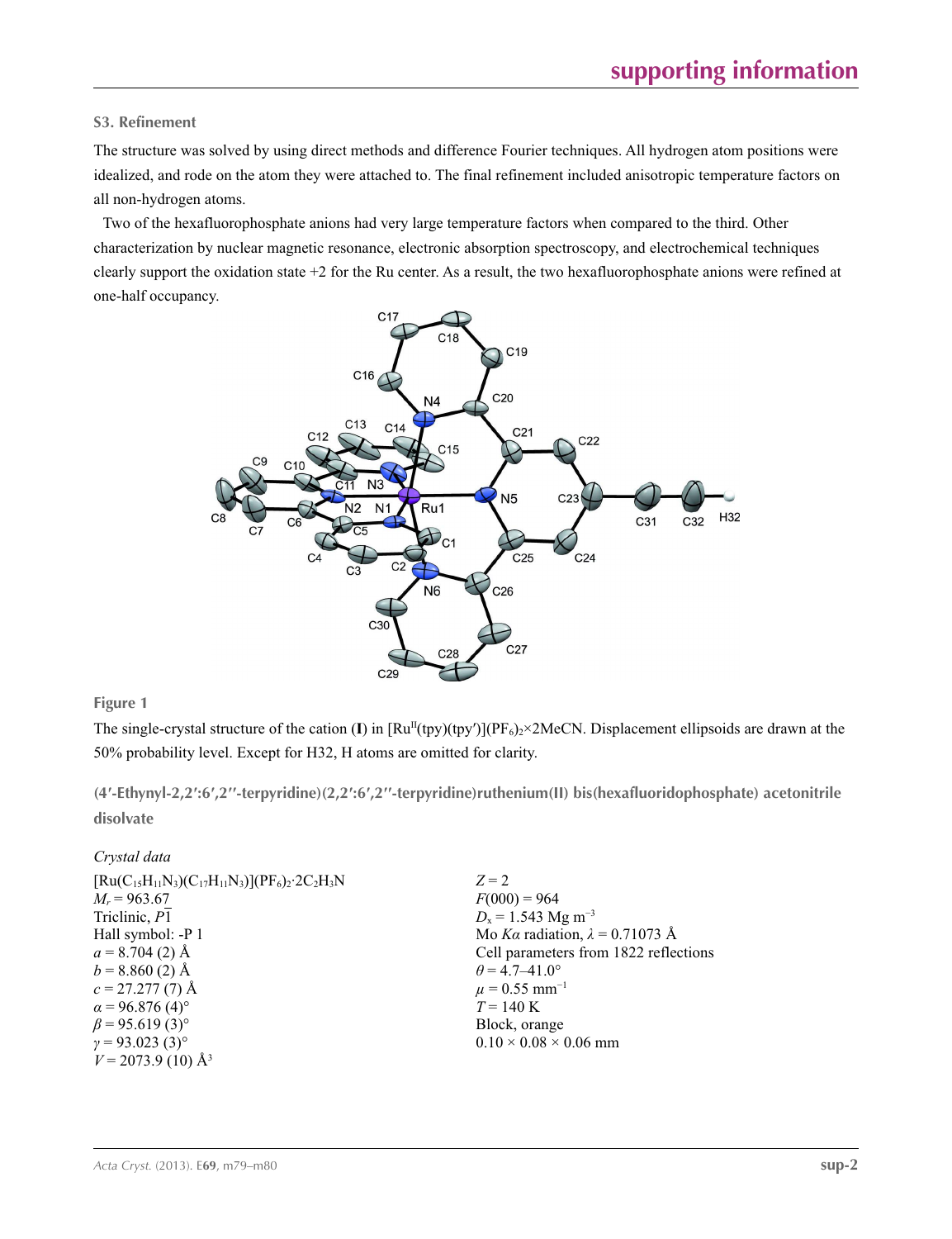*Data collection*

| Bruker D8 with APEXII CCD                       | 19870 measured reflections                                              |
|-------------------------------------------------|-------------------------------------------------------------------------|
| diffractometer                                  | 7496 independent reflections                                            |
| Radiation source: fine-focus sealed tube        | 5137 reflections with $I > 2\sigma(I)$                                  |
| Graphite monochromator                          | $R_{\rm int} = 0.081$                                                   |
| $\omega$ scans                                  | $\theta_{\text{max}} = 25.3^{\circ}, \theta_{\text{min}} = 2.3^{\circ}$ |
| Absorption correction: multi-scan               | $h = -10 \rightarrow 10$                                                |
| (SADABS; Bruker, 2007)                          | $k = -10 \rightarrow 10$                                                |
| $T_{\min}$ = 0.947, $T_{\max}$ = 0.968          | $l = -32 \rightarrow 32$                                                |
| Refinement                                      |                                                                         |
| Refinement on $F^2$                             | Secondary atom site location: difference Fourier                        |
| Least-squares matrix: full                      | map                                                                     |
| $R[F^2 > 2\sigma(F^2)] = 0.084$                 | Hydrogen site location: inferred from                                   |
| $wR(F^2) = 0.228$                               | neighbouring sites                                                      |
| $S = 1.25$                                      | H-atom parameters constrained                                           |
| 7496 reflections                                | $w = 1/[\sigma^2(F_0^2) + (0.1P)^2]$                                    |
| 596 parameters                                  | where $P = (F_0^2 + 2F_c^2)/3$                                          |
| 0 restraints                                    | $(\Delta/\sigma)_{\text{max}}$ < 0.001                                  |
| Primary atom site location: structure-invariant | $\Delta \rho_{\text{max}} = 1.75 \text{ e A}^{-3}$                      |
| direct methods                                  | $\Delta\rho_{\rm min}$ = -0.94 e Å <sup>-3</sup>                        |

### *Special details*

**Geometry**. All e.s.d.'s (except the e.s.d. in the dihedral angle between two l.s. planes) are estimated using the full covariance matrix. The cell e.s.d.'s are taken into account individually in the estimation of e.s.d.'s in distances, angles and torsion angles; correlations between e.s.d.'s in cell parameters are only used when they are defined by crystal symmetry. An approximate (isotropic) treatment of cell e.s.d.'s is used for estimating e.s.d.'s involving l.s. planes. **Refinement**. Refinement of  $F^2$  against ALL reflections. The weighted *R*-factor  $wR$  and goodness of fit *S* are based on  $F^2$ , conventional *R*-factors *R* are based on *F*, with *F* set to zero for negative  $F^2$ . The threshold expression of  $F^2 > \sigma(F^2)$  is used only for calculating *R*-factors(gt) *etc*. and is not relevant to the choice of reflections for refinement. *R*-factors based on *F*<sup>2</sup> are statistically about twice as large as those based on *F*, and *R*- factors based on ALL data will be even larger.

Note: Two of the hexafluorophosphate anions had very large temperature factors when compared to the third. Other characterization by nuclear magnetic resonance, electronic absorption spectroscopy, and electrochemical techniques clearly support the oxidation state +2 for the Ru center. As a result, the two hexafluorophosphate anions were refined at one-half occupancy.

*Fractional atomic coordinates and isotropic or equivalent isotropic displacement parameters (Å<sup>2</sup>)* 

|                | $\mathcal{X}$ | v          | $\overline{z}$ | $U_{\rm iso}*/U_{\rm eq}$ | Occ. (2) |
|----------------|---------------|------------|----------------|---------------------------|----------|
| Ru1            | 0.60446(7)    | 0.66280(7) | 0.71976(2)     | 0.0229(2)                 |          |
| P <sub>1</sub> | 0.5105(3)     | 0.2494(3)  | 0.86893(9)     | 0.0406(6)                 |          |
| P <sub>2</sub> | 0.0665(4)     | 0.3760(5)  | 0.58567(15)    | 0.0223(9)                 | 0.50     |
| P <sub>3</sub> | 0.3376(7)     | 0.9331(5)  | 0.52521(18)    | 0.0460(13)                | 0.50     |
| F <sub>1</sub> | 0.4111(7)     | 0.3779(7)  | 0.8487(2)      | 0.0662(17)                |          |
| F2             | 0.3720(7)     | 0.1889(8)  | 0.8960(2)      | 0.083(2)                  |          |
| F <sub>3</sub> | 0.6136(8)     | 0.1235(7)  | 0.8895(3)      | 0.087(2)                  |          |
| F <sub>4</sub> | 0.6488(6)     | 0.3082(6)  | 0.8399(2)      | 0.0627(16)                |          |
| F <sub>5</sub> | 0.5731(8)     | 0.3658(7)  | 0.9169(2)      | 0.080(2)                  |          |
| F <sub>6</sub> | 0.4524(7)     | 0.1353(6)  | 0.8207(2)      | 0.0699(18)                |          |
| F7             | 0.2344(13)    | 0.4242(15) | 0.5732(4)      | 0.071(4)                  | 0.50     |
| F8             | 0.0213(12)    | 0.3542(11) | 0.5289(3)      | 0.048(3)                  | 0.50     |
| F9             | $-0.0984(14)$ | 0.3277(16) | 0.5993(4)      | 0.074(4)                  | 0.50     |
|                |               |            |                |                           |          |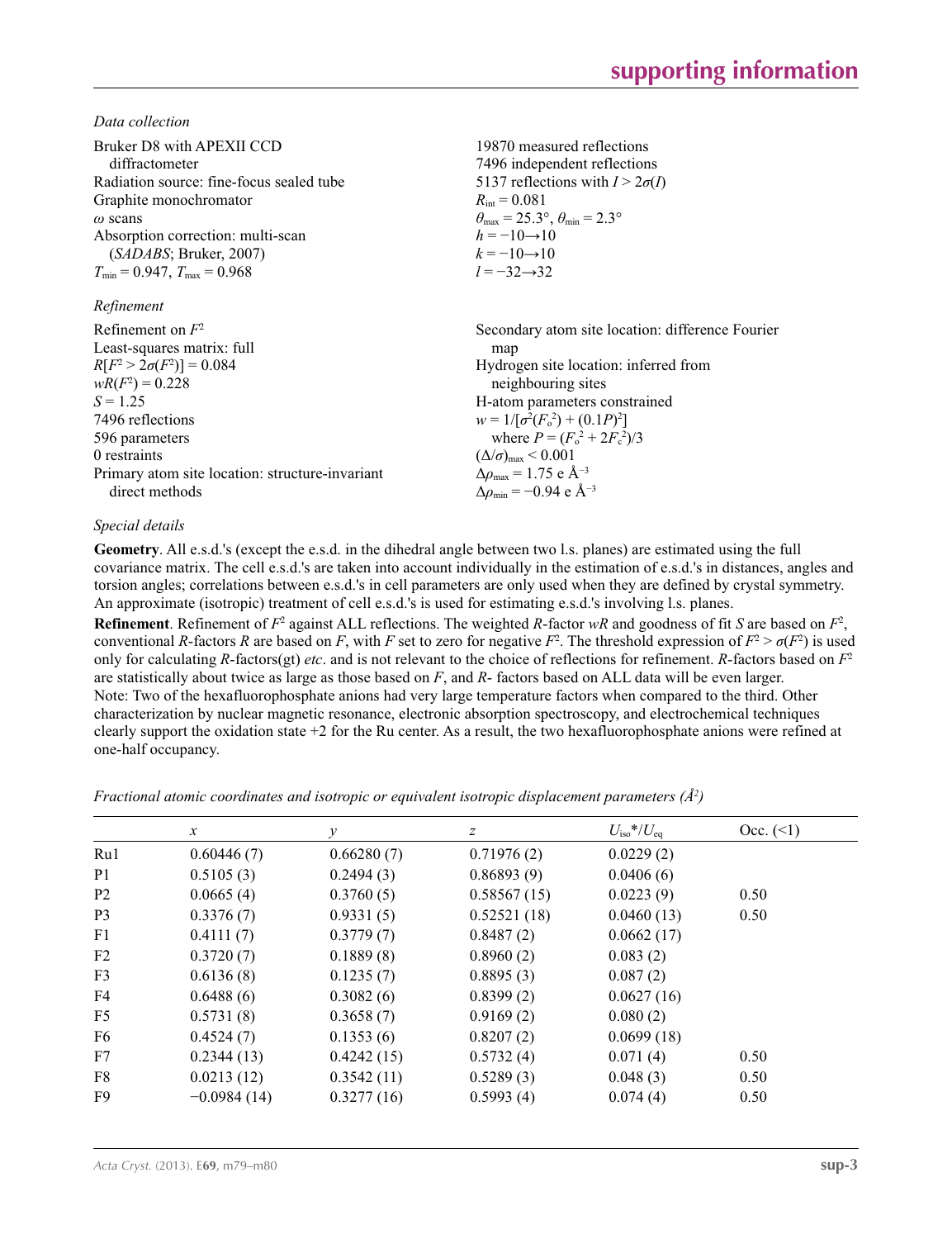| F10             | 0.1149(13) | 0.3953(11)    | 0.6387(3) | 0.048(3)   | 0.50 |
|-----------------|------------|---------------|-----------|------------|------|
| F11             | 0.0255(16) | 0.5450(15)    | 0.5929(5) | 0.086(4)   | 0.50 |
| F12             | 0.1067(14) | 0.2015(14)    | 0.5798(5) | 0.078(4)   | 0.50 |
| F13             | 0.2819(11) | 0.7699(11)    | 0.5355(4) | 0.052(3)   | 0.50 |
| F14             | 0.4594(13) | 0.9411(12)    | 0.5740(4) | 0.055(3)   | 0.50 |
| F15             | 0.2102(13) | 0.9903(13)    | 0.5575(4) | 0.061(3)   | 0.50 |
| F16             | 0.3906(14) | 1.1053(11)    | 0.5201(4) | 0.051(3)   | 0.50 |
| F17             | 0.2281(13) | 0.9269(11)    | 0.4820(5) | 0.066(4)   | 0.50 |
| F18             | 0.4732(18) | 0.8751(13)    | 0.4927(5) | 0.080(4)   | 0.50 |
| N1              | 0.6951(6)  | 0.8758(7)     | 0.7100(2) | 0.0218(14) |      |
| N <sub>2</sub>  | 0.6314(7)  | 0.6327(6)     | 0.6487(2) | 0.0223(14) |      |
| N <sub>3</sub>  | 0.5163(7)  | 0.4394(7)     | 0.7002(3) | 0.0306(16) |      |
| N <sub>4</sub>  | 0.8136(7)  | 0.5925(6)     | 0.7502(2) | 0.0212(14) |      |
| N <sub>5</sub>  | 0.5824(7)  | 0.6975(6)     | 0.7912(2) | 0.0241(14) |      |
| N <sub>6</sub>  | 0.3870(7)  | 0.7435(7)     | 0.7184(3) | 0.0273(15) |      |
| N7              | 0.9608(12) | $-0.0287(12)$ | 0.8456(4) | 0.082(3)   |      |
| N8              | 0.0331(14) | 0.6614(13)    | 0.9563(4) | 0.088(3)   |      |
| C1              | 0.7199(8)  | 1.0006(9)     | 0.7444(3) | 0.0273(18) |      |
| H1              | 0.6942     | 0.9936        | 0.7764    | $0.033*$   |      |
| C <sub>2</sub>  | 0.7826(9)  | 1.1392(9)     | 0.7334(3) | 0.032(2)   |      |
| H2              | 0.7969     | 1.2236        | 0.7575    | $0.039*$   |      |
| C <sub>3</sub>  | 0.8230(9)  | 1.1495(8)     | 0.6865(3) | 0.032(2)   |      |
| H <sub>3</sub>  | 0.8692     | 1.2396        | 0.6788    | $0.039*$   |      |
| C <sub>4</sub>  | 0.7941(9)  | 1.0242(9)     | 0.6506(3) | 0.0291(19) |      |
| H <sub>4</sub>  | 0.8165     | 1.0314        | 0.6183    | $0.035*$   |      |
| C <sub>5</sub>  | 0.7316(8)  | 0.8874(8)     | 0.6628(3) | 0.0234(17) |      |
| C6              | 0.6973(9)  | 0.7496(9)     | 0.6277(3) | 0.0251(17) |      |
| C7              | 0.7184(11) | 0.7255(10)    | 0.5781(3) | 0.042(2)   |      |
| H7              | 0.7616     | 0.8050        | 0.5635    | $0.050*$   |      |
| C8              | 0.6785(13) | 0.5893(11)    | 0.5496(3) | 0.056(3)   |      |
| H8              | 0.6959     | 0.5754        | 0.5163    | $0.067*$   |      |
| C9              | 0.6102(12) | 0.4699(10)    | 0.5717(3) | 0.048(3)   |      |
| H9              | 0.5808     | 0.3758        | 0.5533    | $0.058*$   |      |
| C10             | 0.5881(9)  | 0.4966(8)     | 0.6215(3) | 0.0294(19) |      |
| C <sub>11</sub> | 0.5205(9)  | 0.3899(9)     | 0.6516(3) | 0.034(2)   |      |
| C12             | 0.4598(11) | 0.2427(9)     | 0.6311(4) | 0.051(3)   |      |
| H12             | 0.4632     | 0.2099        | 0.5976    | $0.061*$   |      |
| C13             | 0.3950(11) | 0.1473(10)    | 0.6612(4) | 0.061(3)   |      |
| H13             | 0.3528     | 0.0503        | 0.6484    | $0.073*$   |      |
| C14             | 0.3951(10) | 0.2002(10)    | 0.7107(4) | 0.050(3)   |      |
| H14             | 0.3551     | 0.1369        | 0.7319    | $0.059*$   |      |
| C15             | 0.4541(9)  | 0.3471(9)     | 0.7297(4) | 0.038(2)   |      |
| H15             | 0.4505     | 0.3815        | 0.7631    | $0.046*$   |      |
| C16             | 0.9277(8)  | 0.5350(8)     | 0.7264(3) | 0.0251(17) |      |
| H16             | 0.9201     | 0.5297        | 0.6920    | $0.030*$   |      |
| C17             | 1.0570(9)  | 0.4828(9)     | 0.7508(3) | 0.0312(19) |      |
| H17             | 1.1334     | 0.4413        | 0.7328    | $0.037*$   |      |
| C18             | 1.0729(9)  | 0.4920(9)     | 0.8014(3) | 0.036(2)   |      |
|                 |            |               |           |            |      |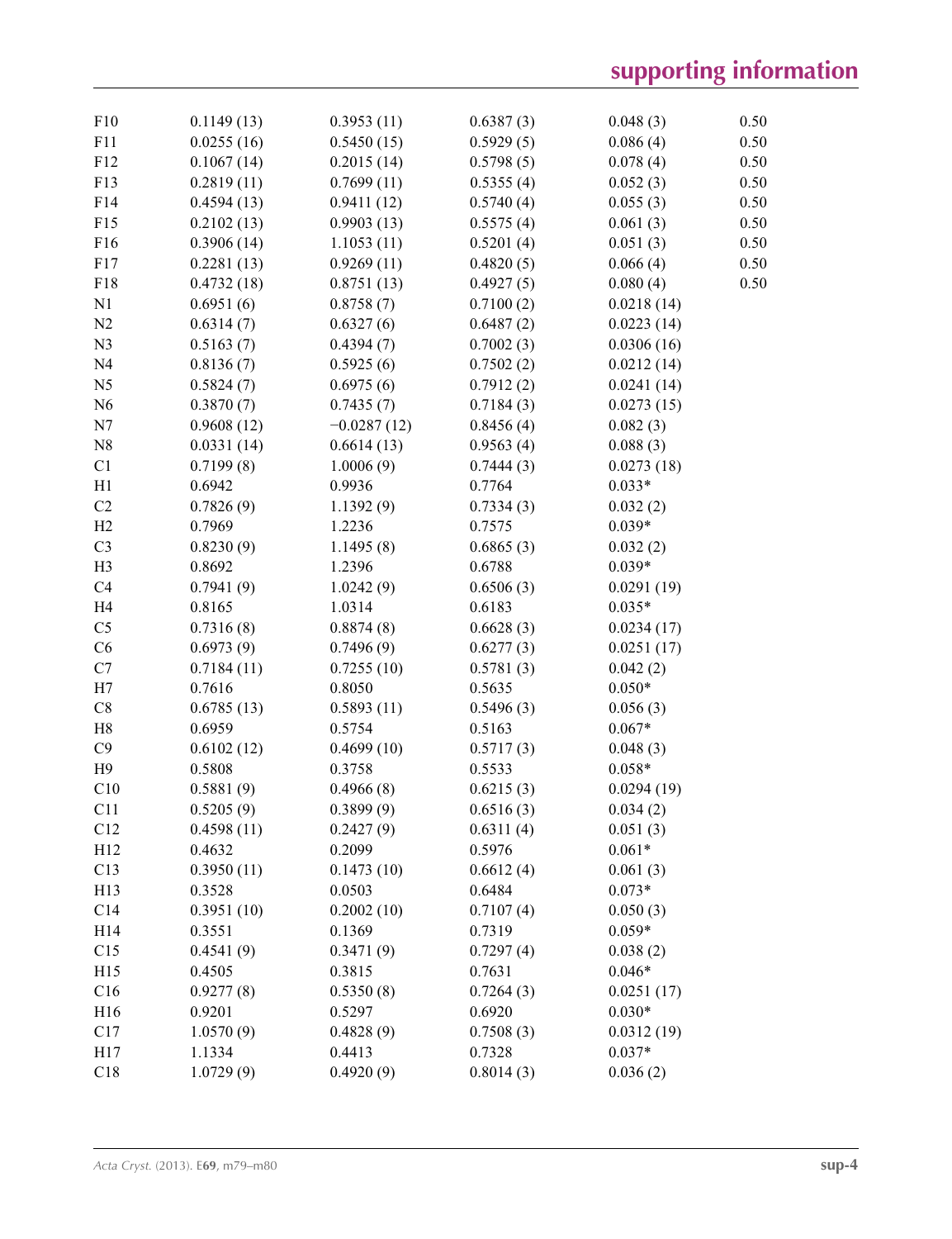| H18               | 1.1600     | 0.4586     | 0.8184    | $0.043*$   |
|-------------------|------------|------------|-----------|------------|
| C19               | 0.9558(9)  | 0.5523(9)  | 0.8265(3) | 0.033(2)   |
| H19               | 0.9635     | 0.5599     | 0.8610    | $0.040*$   |
| C20               | 0.8264(8)  | 0.6019(8)  | 0.8006(3) | 0.0252(18) |
| C21               | 0.6948(10) | 0.6671(9)  | 0.8251(3) | 0.0304(19) |
| C22               | 0.6838(11) | 0.6954(9)  | 0.8747(3) | 0.038(2)   |
| H <sub>22</sub>   | 0.7631     | 0.6723     | 0.8975    | $0.045*$   |
| C <sub>23</sub>   | 0.5526(12) | 0.7590(9)  | 0.8908(3) | 0.041(2)   |
| C <sub>24</sub>   | 0.4340(11) | 0.7933(9)  | 0.8559(3) | 0.041(2)   |
| H <sub>24</sub>   | 0.3463     | 0.8378     | 0.8662    | $0.049*$   |
| C <sub>25</sub>   | 0.4506(9)  | 0.7593(9)  | 0.8058(3) | 0.033(2)   |
| C <sub>26</sub>   | 0.3421(9)  | 0.7893(9)  | 0.7645(3) | 0.032(2)   |
| C27               | 0.2062(9)  | 0.8608(9)  | 0.7703(4) | 0.042(2)   |
| H27               | 0.1808     | 0.8962     | 0.8018    | $0.051*$   |
| C28               | 0.1083(10) | 0.8787(10) | 0.7282(4) | 0.053(3)   |
| H <sub>28</sub>   | 0.0161     | 0.9257     | 0.7312    | $0.063*$   |
| C29               | 0.1501(9)  | 0.8255(9)  | 0.6820(4) | 0.041(2)   |
| H <sub>29</sub>   | 0.0854     | 0.8357     | 0.6536    | $0.049*$   |
| C30               | 0.2887(9)  | 0.7569(9)  | 0.6782(4) | 0.035(2)   |
| H30               | 0.3144     | 0.7191     | 0.6470    | $0.042*$   |
| C31               | 0.5415(13) | 0.7943(11) | 0.9431(4) | 0.058(3)   |
| C32               | 0.5330(16) | 0.8213(12) | 0.9860(4) | 0.072(4)   |
| H32               | 0.5263     | 0.8427     | 1.0199    | $0.087*$   |
| C <sub>33</sub>   | 0.9607(15) | 0.0376(19) | 0.8804(5) | 0.104(6)   |
| C <sub>34</sub>   | 0.958(2)   | 0.113(4)   | 0.9314(8) | 0.36(3)    |
| H34A              | 0.8897     | 0.0544     | 0.9486    | $0.541*$   |
| H34B              | 0.9217     | 0.2132     | 0.9303    | $0.541*$   |
| <b>H34C</b>       | 1.0603     | 0.1207     | 0.9485    | $0.541*$   |
| C <sub>35</sub>   | 0.1365(14) | 0.5885(14) | 0.9648(4) | 0.063(3)   |
| C36               | 0.2593(15) | 0.4921(15) | 0.9767(5) | 0.084(4)   |
| H <sub>36</sub> A | 0.3438     | 0.5523     | 0.9962    | $0.126*$   |
| H36B              | 0.2941     | 0.4450     | 0.9465    | $0.126*$   |
| <b>H36C</b>       | 0.2220     | 0.4148     | 0.9952    | $0.126*$   |
|                   |            |            |           |            |

*Atomic displacement parameters (Å2 )*

|                | $U^{11}$   | $L^{22}$   | $\mathcal{L}^{\beta 3}$ | $U^{12}$     | $U^{13}$      | $L^{23}$    |
|----------------|------------|------------|-------------------------|--------------|---------------|-------------|
| Ru1            | 0.0183(3)  | 0.0179(3)  | 0.0337(4)               | $-0.0009(2)$ | 0.0022(3)     | 0.0091(3)   |
| P <sub>1</sub> | 0.0455(14) | 0.0296(13) | 0.0456(15)              | 0.0006(11)   | $-0.0040(11)$ | 0.0080(11)  |
| P <sub>2</sub> | 0.0167(19) | 0.025(2)   | 0.027(2)                | 0.0045(16)   | 0.0036(16)    | 0.0105(17)  |
| P <sub>3</sub> | 0.072(4)   | 0.029(3)   | 0.035(3)                | $-0.003(2)$  | 0.010(3)      | $-0.005(2)$ |
| F <sub>1</sub> | 0.055(4)   | 0.064(4)   | 0.086(4)                | 0.028(3)     | 0.006(3)      | 0.025(3)    |
| F <sub>2</sub> | 0.067(4)   | 0.104(6)   | 0.080(5)                | $-0.027(4)$  | 0.019(3)      | 0.029(4)    |
| F <sub>3</sub> | 0.072(5)   | 0.057(4)   | 0.134(6)                | 0.011(3)     | $-0.018(4)$   | 0.044(4)    |
| F4             | 0.054(4)   | 0.055(4)   | 0.083(4)                | $-0.006(3)$  | 0.013(3)      | 0.021(3)    |
| F <sub>5</sub> | 0.111(6)   | 0.068(4)   | 0.052(4)                | $-0.030(4)$  | $-0.008(4)$   | 0.002(3)    |
| F <sub>6</sub> | 0.092(5)   | 0.045(4)   | 0.065(4)                | $-0.021(3)$  | 0.003(3)      | $-0.007(3)$ |
| F7             | 0.055(8)   | 0.095(10)  | 0.067(8)                | $-0.012(7)$  | $-0.004(6)$   | 0.038(7)    |
|                |            |            |                         |              |               |             |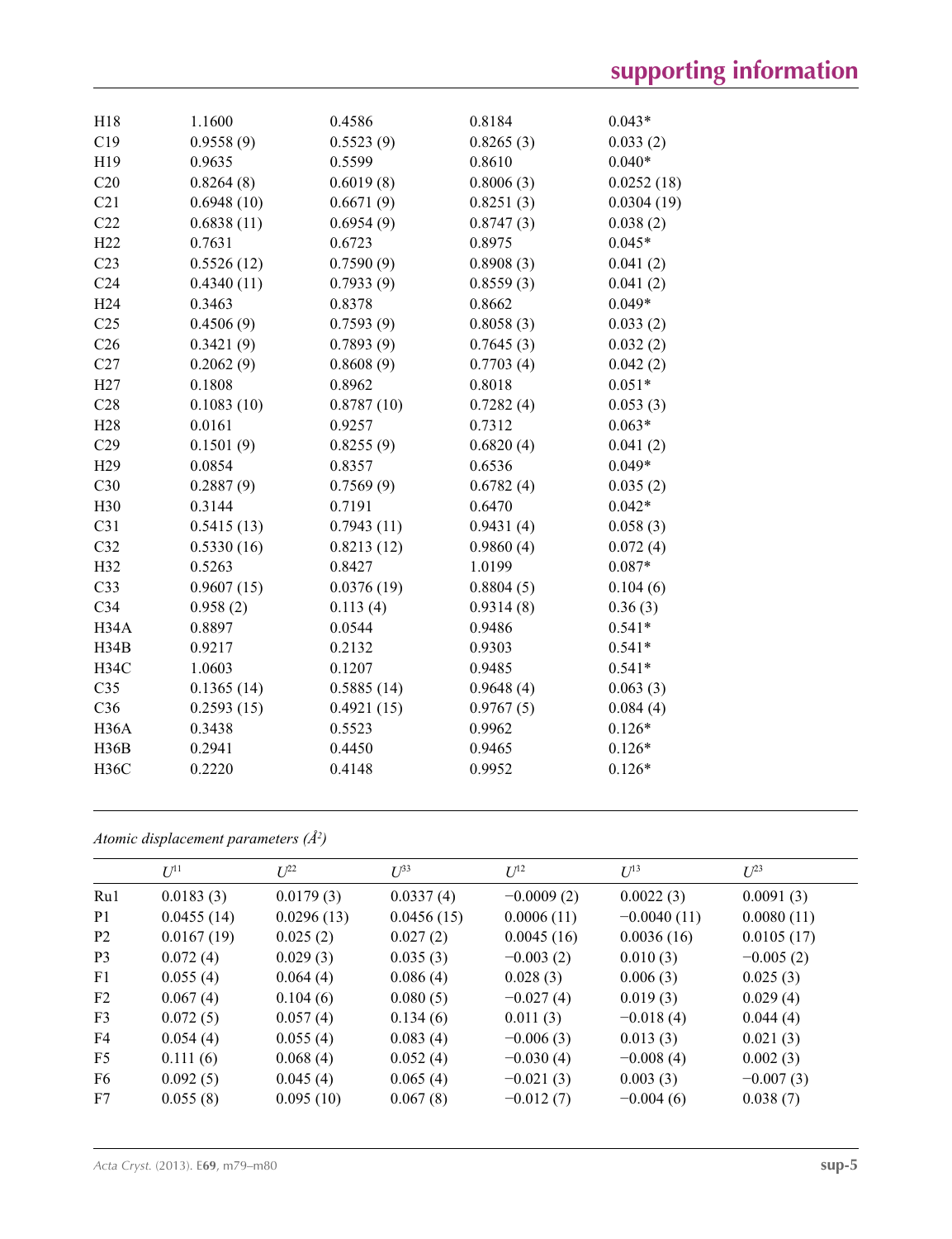| F8              | 0.076(8)  | 0.055(7)  | 0.009(5)  | $-0.040(6)$             | 0.004(4)    | 0.008(4)             |
|-----------------|-----------|-----------|-----------|-------------------------|-------------|----------------------|
| F <sub>9</sub>  | 0.062(8)  | 0.101(10) | 0.077(9)  | 0.020(7)                | 0.026(7)    | 0.056(8)             |
| F10             | 0.083(8)  | 0.033(6)  | 0.036(6)  | 0.015(5)                | 0.047(5)    | 0.001(4)             |
| F11             | 0.085(10) | 0.062(9)  | 0.099(10) | 0.021(7)                | $-0.043(8)$ | 0.001(7)             |
| F12             | 0.067(8)  | 0.060(8)  | 0.098(10) | 0.021(7)                | $-0.024(7)$ | $-0.008(7)$          |
| F13             | 0.035(6)  | 0.041(6)  | 0.072(8)  | $-0.027(5)$             | 0.016(5)    | $-0.023(5)$          |
| F14             | 0.073(8)  | 0.049(7)  | 0.047(7)  | 0.030(6)                | 0.006(6)    | 0.006(5)             |
| F15             | 0.049(7)  | 0.059(8)  | 0.073(8)  | 0.004(6)                | $-0.006(6)$ | 0.013(6)             |
| F16             | 0.080(9)  | 0.035(6)  | 0.035(6)  | $-0.021(6)$             | $-0.003(6)$ | 0.002(5)             |
| F17             | 0.060(7)  | 0.020(5)  | 0.109(10) | $-0.015(5)$             | $-0.032(7)$ | 0.019(6)             |
| F18             | 0.113(12) | 0.050(8)  | 0.070(9)  | $-0.029(8)$             | 0.033(8)    | $-0.021(6)$          |
| N1              | 0.014(3)  | 0.018(3)  | 0.034(4)  | 0.006(2)                | $-0.001(3)$ | 0.003(3)             |
| N2              | 0.017(3)  | 0.013(3)  | 0.036(4)  | $-0.001(2)$             | $-0.008(3)$ | 0.008(3)             |
| N <sub>3</sub>  | 0.023(4)  | 0.025(4)  | 0.043(4)  | $-0.009(3)$             | $-0.007(3)$ | 0.015(3)             |
| N <sub>4</sub>  | 0.019(3)  | 0.011(3)  | 0.032(4)  | $-0.001(2)$             | $-0.002(3)$ | 0.001(3)             |
| N <sub>5</sub>  | 0.026(3)  | 0.011(3)  | 0.037(4)  | 0.004(3)                | 0.009(3)    | 0.007(3)             |
| N <sub>6</sub>  | 0.015(3)  | 0.020(3)  | 0.048(4)  | $-0.004(3)$             | $-0.001(3)$ | 0.012(3)             |
| N7              | 0.078(7)  | 0.084(8)  | 0.079(8)  | $-0.020(6)$             | 0.031(6)    | $-0.024(6)$          |
| N <sub>8</sub>  | 0.096(9)  | 0.098(9)  | 0.065(7)  | 0.019(7)                | $-0.022(6)$ | 0.009(6)             |
| C1              | 0.022(4)  | 0.022(4)  | 0.036(5)  | 0.003(3)                | 0.002(3)    | 0.000(4)             |
| C2              | 0.035(5)  | 0.024(5)  | 0.037(5)  | 0.013(4)                | $-0.002(4)$ | 0.001(4)             |
| C <sub>3</sub>  | 0.029(4)  | 0.010(4)  | 0.055(6)  | $-0.004(3)$             | $-0.007(4)$ | 0.007(4)             |
| C4              | 0.025(4)  | 0.028(5)  | 0.036(5)  | $-0.001(3)$             | 0.000(4)    | 0.016(4)             |
| C <sub>5</sub>  | 0.020(4)  | 0.021(4)  | 0.030(4)  | 0.003(3)                | 0.004(3)    | 0.004(3)             |
| C6              | 0.026(4)  | 0.023(4)  | 0.026(4)  | 0.002(3)                | 0.000(3)    | 0.005(3)             |
| C7              | 0.063(6)  | 0.024(5)  | 0.039(5)  | $-0.005(4)$             | 0.004(5)    | 0.016(4)             |
| C8              | 0.100(9)  | 0.043(6)  | 0.022(5)  | 0.004(6)                | $-0.002(5)$ | 0.000(4)             |
| C9              | 0.080(7)  | 0.021(5)  | 0.037(6)  | $-0.003(5)$             | $-0.023(5)$ | 0.003(4)             |
| C10             | 0.035(5)  | 0.014(4)  | 0.037(5)  | $-0.003(3)$             | $-0.013(4)$ | 0.006(3)             |
| C11             | 0.030(5)  | 0.014(4)  | 0.057(6)  | $-0.012(3)$             | $-0.015(4)$ | 0.018(4)             |
| C12             | 0.059(6)  | 0.018(5)  | 0.070(7)  | $-0.007(4)$             | $-0.031(5)$ | 0.012(4)             |
| C13             | 0.056(6)  | 0.024(5)  | 0.096(9)  | $-0.025(5)$             | $-0.045(6)$ | 0.035(5)             |
| C14             | 0.041(6)  | 0.027(5)  | 0.079(8)  | $-0.015(4)$             | $-0.021(5)$ | 0.031(5)             |
| C15             | 0.017(4)  | 0.033(5)  | 0.066(6)  | $-0.011(4)$             | $-0.010(4)$ | 0.027(4)             |
| C16             | 0.023(4)  | 0.011(4)  | 0.041(5)  | $-0.005(3)$             | 0.006(4)    | 0.003(3)             |
| C17             | 0.017(4)  | 0.020(4)  | 0.056(6)  | 0.002(3)                | 0.004(4)    | 0.004(4)             |
| C18             | 0.018(4)  | 0.029(5)  | 0.059(6)  | 0.005(3)                | $-0.007(4)$ | 0.003(4)             |
| C19             | 0.037(5)  | 0.028(5)  | 0.033(5)  | 0.005(4)                | $-0.003(4)$ | 0.000(4)             |
| C20             | 0.021(4)  | 0.013(4)  | 0.043(5)  | 0.000(3)                | $-0.001(4)$ | 0.009(3)             |
| C21             | 0.038(5)  | 0.024(4)  | 0.028(5)  | $-0.006(4)$             | 0.000(4)    | 0.006(3)             |
| C22             | 0.052(6)  | 0.027(5)  | 0.035(5)  | $-0.002(4)$             | 0.002(4)    | 0.011(4)             |
| C <sub>23</sub> | 0.071(7)  | 0.020(4)  | 0.036(5)  | 0.000(4)                | 0.019(5)    | 0.006(4)             |
| C <sub>24</sub> | 0.049(6)  | 0.027(5)  | 0.053(6)  | 0.004(4)                | 0.028(5)    | 0.012(4)             |
| C <sub>25</sub> |           |           |           |                         |             |                      |
| C <sub>26</sub> | 0.028(4)  | 0.021(4)  | 0.053(6)  | 0.001(3)<br>$-0.004(3)$ | 0.015(4)    | 0.010(4)<br>0.013(4) |
| C27             | 0.030(4)  | 0.020(4)  | 0.049(5)  |                         | 0.015(4)    |                      |
|                 | 0.026(5)  | 0.024(5)  | 0.081(7)  | 0.000(4)                | 0.015(5)    | 0.015(5)             |
| C28             | 0.024(5)  | 0.030(5)  | 0.111(9)  | 0.003(4)                | 0.017(6)    | 0.025(6)             |
| C29             | 0.019(4)  | 0.021(5)  | 0.085(7)  | $-0.008(3)$             | $-0.008(5)$ | 0.033(5)             |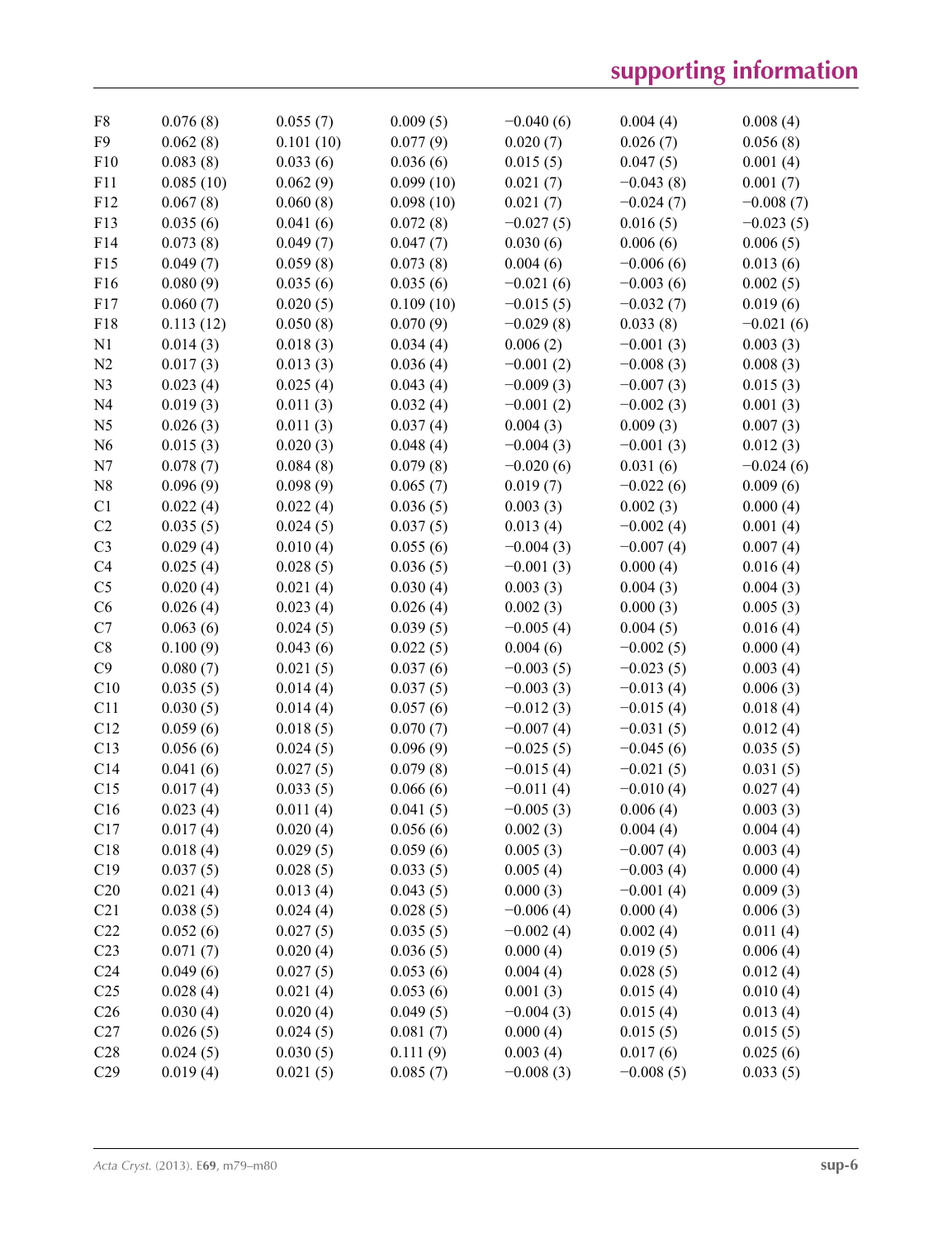| C30             | 0.026(4)  | 0.015(4)  | 0.066(6)  | $-0.003(3)$ | 0.000(4)     | 0.017(4)     |
|-----------------|-----------|-----------|-----------|-------------|--------------|--------------|
| C <sub>31</sub> | 0.083(8)  | 0.039(6)  | 0.058(7)  | 0.019(6)    | 0.028(6)     | 0.011(5)     |
| C32             | 0.134(12) | 0.046(7)  | 0.047(7)  | 0.035(7)    | 0.036(7)     | 0.013(5)     |
| C <sub>33</sub> | 0.055(8)  | 0.147(15) | 0.089(11) | 0.011(9)    | $-0.007(7)$  | $-0.058(10)$ |
| C <sub>34</sub> | 0.15(2)   | 0.60(6)   | 0.23(3)   | 0.16(3)     | $-0.099(19)$ | $-0.33(3)$   |
| C <sub>35</sub> | 0.072(8)  | 0.077(8)  | 0.036(6)  | 0.026(7)    | $-0.009(5)$  | $-0.003(5)$  |
| C <sub>36</sub> | 0.082(10) | 0.085(10) | 0.085(9)  | 0.004(8)    | 0.004(7)     | 0.013(7)     |

*Geometric parameters (Å, º)*

| $Ru1 - N2$               | 1.964(6)  | $C8-C9$     | 1.411(13) |
|--------------------------|-----------|-------------|-----------|
| $Ru1 - N5$               | 1.967(6)  | $C9 - C10$  | 1.385(12) |
| $Ru1 - N6$               | 2.057(6)  | $C10 - C11$ | 1.461(11) |
| $Ru1 - N1$               | 2.064(6)  | $C11 - C12$ | 1.410(11) |
| $Ru1 - N3$               | 2.073(6)  | $C12 - C13$ | 1.384(13) |
| $Ru1 - N4$               | 2.083(6)  | $C13 - C14$ | 1.374(14) |
| $P1 - F2$                | 1.577(6)  | $C14 - C15$ | 1.394(12) |
| $P1 - F6$                | 1.583(6)  | $C16 - C17$ | 1.381(10) |
| $P1 - F1$                | 1.585(6)  | $C17 - C18$ | 1.364(11) |
| $P1 - F3$                | 1.588(6)  | $C18 - C19$ | 1.378(11) |
| $P1 - F5$                | 1.596(6)  | $C19 - C20$ | 1.389(11) |
| $P1 - F4$                | 1.602(6)  | $C20 - C21$ | 1.489(11) |
| $P2 - F10$               | 1.453(11) | $C21 - C22$ | 1.360(11) |
| $P2-F8$                  | 1.547(9)  | $C22-C23$   | 1.386(12) |
| $P2 - F11$               | 1.551(13) | $C23-C24$   | 1.404(13) |
| $P2-F9$                  | 1.568(12) | $C23 - C31$ | 1.438(13) |
| $P2-F7$                  | 1.581(12) | $C24 - C25$ | 1.388(11) |
| $P2 - F12$               | 1.597(12) | $C25-C26$   | 1.457(12) |
| P3-F17                   | 1.435(12) | $C26-C27$   | 1.385(11) |
| $P3 - F15$               | 1.551(13) | $C27-C28$   | 1.390(13) |
| $P3 - F13$               | 1.567(11) | $C28 - C29$ | 1.381(13) |
| $P3 - F16$               | 1.597(11) | $C29 - C30$ | 1.387(11) |
| $P3 - F14$               | 1.610(12) | $C31 - C32$ | 1.175(13) |
| $P3 - F18$               | 1.613(15) | $C33-C34$   | 1.47(2)   |
| $F16 - F18$ <sup>i</sup> | 1.278(16) | $C35-C36$   | 1.439(16) |
| $F18 - F16$ <sup>i</sup> | 1.278(16) | $Cl-H1$     | 0.93      |
| $N1 - C1$                | 1.355(9)  | $C2-H2$     | 0.93      |
| $N1 - C5$                | 1.370(9)  | $C3-H3$     | 0.93      |
| $N2 - C10$               | 1.353(9)  | $C4 - H4$   | 0.93      |
| $N2-C6$                  | 1.368(9)  | $C7 - H7$   | 0.93      |
| $N3 - C15$               | 1.344(10) | $C8 - H8$   | 0.93      |
| $N3 - C11$               | 1.350(10) | $C9 - H9$   | 0.93      |
| $N4 - C16$               | 1.330(9)  | $C12 - H12$ | 0.93      |
| $N4 - C20$               | 1.361(9)  | $C13 - H13$ | 0.93      |
| $N5 - C21$               | 1.338(10) | $C14 - H14$ | 0.93      |
| $N5 - C25$               | 1.370(10) | $C15 - H15$ | 0.93      |
| $N6 - C30$               | 1.344(10) | $C16 - H16$ | 0.93      |
| $N6 - C26$               | 1.373(10) | $C17 - H17$ | 0.93      |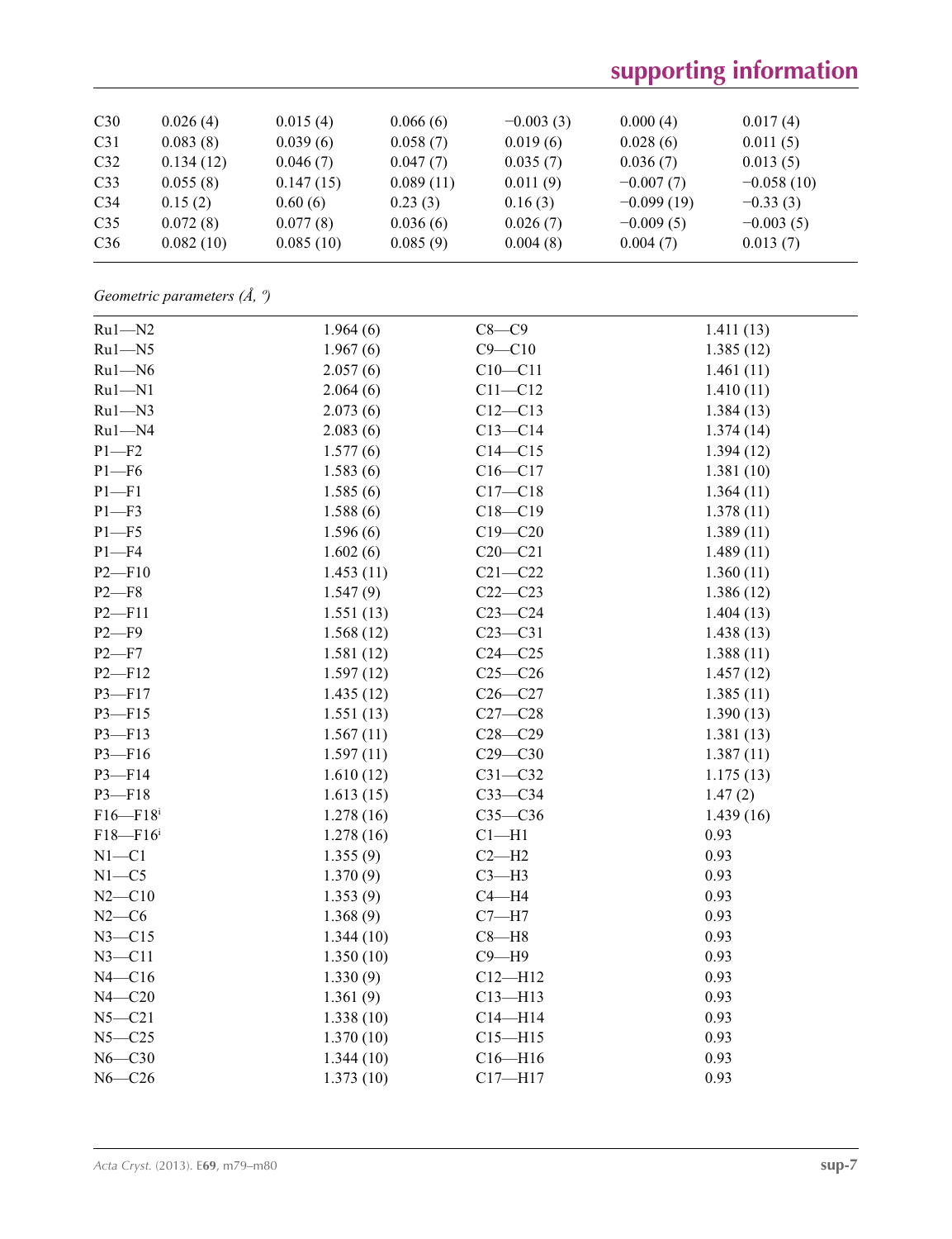| $N7 - C33$       | 1.054(13) | $C18 - H18$       | 0.93      |
|------------------|-----------|-------------------|-----------|
| $N8 - C35$       | 1.157(14) | $C19 - H19$       | 0.93      |
| $C1 - C2$        | 1.395(11) | $C22-H22$         | 0.93      |
| $C2-C3$          | 1.371(11) | $C24 - H24$       | 0.93      |
| $C3-C4$          | 1.383(11) | $C27 - H27$       | 0.93      |
| $C4 - C5$        | 1.392(10) | $C28 - H28$       | 0.93      |
| $C5-C6$          | 1.456(10) | $C29 - H29$       | 0.93      |
| $C6-C7$          | 1.376(11) | $C30 - H30$       | 0.93      |
| $C7-C8$          | 1.363(12) | $C32-H32$         | 0.93      |
|                  |           |                   |           |
| $N2$ —Ru $1$ —N5 | 178.3(3)  | $N2-C6-C7$        | 118.3(7)  |
| $N2 - Ru1 - N6$  | 101.3(3)  | $N2-C6-C5$        | 112.5(6)  |
| $N5 - Ru1 - N6$  | 79.4 (3)  | $C7-C6-C5$        | 129.1(7)  |
| $N2 - Ru1 - N1$  | 79.0(2)   | $C8-C7-C6$        | 122.4(8)  |
| $N5 - Ru1 - N1$  | 99.5(2)   | $C7 - C8 - C9$    | 118.6(9)  |
| $N6 - Ru1 - N1$  | 89.9(2)   | $C10-C9-C8$       | 118.2(8)  |
| $N2 - Ru1 - N3$  | 78.8(3)   | $N2 - C10 - C9$   | 121.4(7)  |
| $N5 - Ru1 - N3$  | 102.6(3)  | $N2 - C10 - C11$  | 111.3(7)  |
| $N6 - Ru1 - N3$  | 92.4(2)   | $C9 - C10 - C11$  | 127.3(7)  |
| $N1 - Ru1 - N3$  | 157.7(3)  | $N3 - C11 - C12$  | 121.0(8)  |
| $N2 - Ru1 - N4$  | 100.9(2)  | $N3 - C11 - C10$  | 117.0(7)  |
| $N5 - Ru1 - N4$  | 78.3(2)   | $C12 - C11 - C10$ | 122.1(9)  |
| $N6 - Ru1 - N4$  | 157.7(3)  | $C13 - C12 - C11$ | 119.6(10) |
| $N1 - Ru1 - N4$  |           | $C14 - C13 - C12$ |           |
|                  | 94.5(2)   |                   | 118.0(9)  |
| $N3 - Ru1 - N4$  | 91.7(2)   | $C13 - C14 - C15$ | 121.1(9)  |
| $F2-P1-F6$       | 90.3(4)   | $N3 - C15 - C14$  | 120.6(9)  |
| $F2-P1-F1$       | 91.5(4)   | $N4 - C16 - C17$  | 122.4(8)  |
| $F6 - P1 - F1$   | 90.6(4)   | $C18-C17-C16$     | 120.1(8)  |
| $F2 - P1 - F3$   | 89.5 (4)  | $C17 - C18 - C19$ | 118.0(8)  |
| $F6 - P1 - F3$   | 90.3(4)   | $C18-C19-C20$     | 120.4(8)  |
| $F1 - P1 - F3$   | 178.7(4)  | $N4 - C20 - C19$  | 120.6(7)  |
| $F2 - P1 - F5$   | 91.2(4)   | N4-C20-C21        | 115.9(6)  |
| $F6 - P1 - F5$   | 178.4(4)  | $C19 - C20 - C21$ | 123.5(7)  |
| $F1-P1-F5$       | 89.4 (4)  | $N5 - C21 - C22$  | 122.1(8)  |
| $F3 - P1 - F5$   | 89.7(4)   | $N5 - C21 - C20$  | 110.8(7)  |
| $F2-P1-F4$       | 178.3(4)  | $C22-C21-C20$     | 127.0(8)  |
| $F6 - P1 - F4$   | 88.0(3)   | $C21 - C22 - C23$ | 119.0(8)  |
| $F1-P1-F4$       | 88.2(3)   | $C22-C23-C24$     | 119.8(8)  |
| $F3-P1-F4$       | 90.8(4)   | $C22-C23-C31$     | 119.7(9)  |
| $F5 - P1 - F4$   | 90.4(4)   | $C24 - C23 - C31$ | 120.5(9)  |
| $F10-P2-F8$      | 177.8(6)  | $C25-C24-C23$     | 118.6(8)  |
| $F10-P2-F11$     | 86.5(6)   | $N5 - C25 - C24$  | 120.0(8)  |
| $F8 - P2 - F11$  | 94.6(7)   | $N5 - C25 - C26$  | 113.5(7)  |
| $F10-P2-F9$      | 86.5(6)   | $C24 - C25 - C26$ | 126.4(8)  |
| $F8 - P2 - F9$   | 95.4(6)   | $N6 - C26 - C27$  | 121.9(8)  |
| $F11-P2-F9$      | 89.2(8)   | $N6 - C26 - C25$  | 114.4(7)  |
| $F10-P2-F7$      | 92.1(6)   | $C27-C26-C25$     | 123.7(8)  |
| $F8 - P2 - F7$   | 85.9(6)   | $C26 - C27 - C28$ | 118.8(9)  |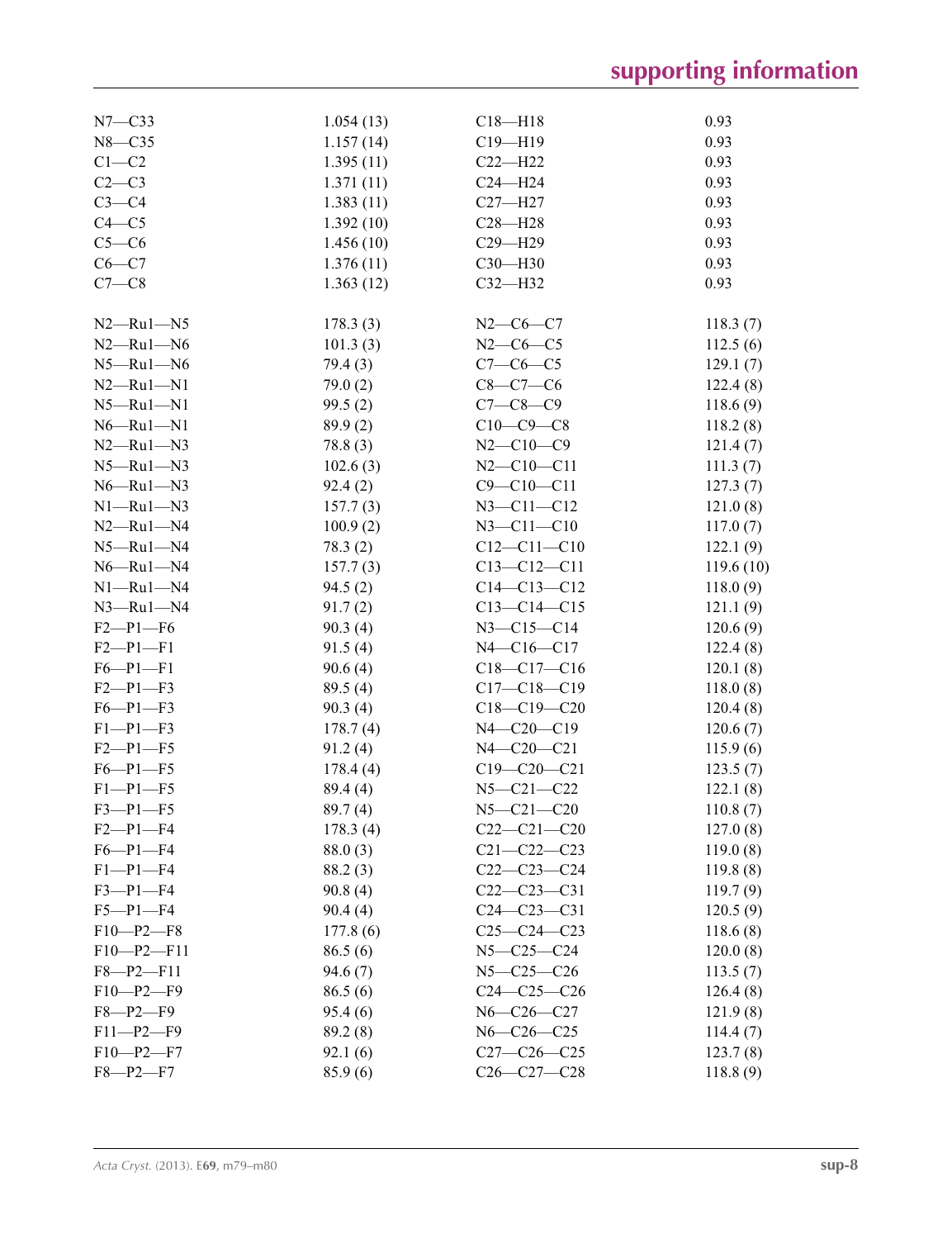| $F11-P2-F7$                       | 91.1(8)   | $C29 - C28 - C27$ | 119.0(8)  |
|-----------------------------------|-----------|-------------------|-----------|
| $F9 - P2 - F7$                    | 178.6(6)  | $C28-C29-C30$     | 119.9(9)  |
| $F10-P2-F12$                      | 92.2(6)   | $N6 - C30 - C29$  | 121.8(9)  |
| $F8 - P2 - F12$                   | 86.8(6)   | $C32 - C31 - C23$ | 179.1(11) |
| $F11-P2-F12$                      | 178.3(8)  | $N7 - C33 - C34$  | 173(2)    |
| $F9 - P2 - F12$                   | 89.6(7)   | N8-C35-C36        | 176.8(15) |
| $F7 - P2 - F12$                   | 90.1(7)   | $N1-C1-H1$        | 119       |
| $F17 - P3 - F15$                  | 88.9(8)   | $C2-C1-H1$        | 119       |
| $F17 - P3 - F13$                  | 92.5(6)   | $C1-C2-H2$        | 121       |
| $F15 - P3 - F13$                  | 85.6(6)   | $C3-C2-H2$        | 120       |
| $F17-P3-F16$                      | 90.7(6)   | $C2-C3-H3$        | 121       |
| $F15-P3-F16$                      | 89.8(7)   | $C4-C3-H3$        | 120       |
| $F13 - P3 - F16$                  | 174.3(6)  | $C3-C4-H4$        | 120       |
| $F17 - P3 - F14$                  | 179.5(8)  | $C5-C4-H4$        | 120       |
| $F15-P3-F14$                      | 90.6(6)   | $C6 - C7 - H7$    | 119       |
| $F13-P3-F14$                      | 87.7(6)   | $C8 - C7 - H7$    | 119       |
| $F16 - P3 - F14$                  | 89.1(6)   | $C7-C8-H8$        | 121       |
| $F17 - P3 - F18$                  | 92.4(8)   | $C9 - C8 - H8$    | 121       |
| $F15 - P3 - F18$                  | 178.6(8)  | $C8-C9-H9$        | 121       |
| $F13-P3-F18$                      | 94.8(6)   | $C10-C9-H9$       | 121       |
| $F16 - P3 - F18$                  | 89.8 (6)  | $C11 - C12 - H12$ | 120       |
| $F14 - P3 - F18$                  | 88.1(7)   | $C13 - C12 - H12$ | 120       |
| $F18^i$ - $F16$ - $P3$            | 115.0(10) | $C12-C13-H13$     | 121       |
| $F16$ <sup>i</sup> - $F18$ - $P3$ | 149.8(10) | $C14 - C13 - H13$ | 121       |
| $C1 - N1 - C5$                    | 118.6(6)  | $C13-C14-H14$     | 120       |
| $Cl-M1-Ru1$                       | 127.3(5)  | $C15-C14-H14$     | 119       |
| $C5 - N1 - Ru1$                   | 114.1(5)  | $N3 - C15 - H15$  | 120       |
| $C10 - N2 - C6$                   | 121.0(7)  | $C14 - C15 - H15$ | 120       |
| $C10 - N2 - Ru1$                  | 119.9(5)  | N4-C16-H16        | 119       |
| $C6 - N2 - Ru1$                   | 119.1(5)  | $C17-C16-H16$     | 119       |
| $C15 - N3 - C11$                  | 119.8(7)  | $C16-C17-H17$     | 120       |
| $C15 - N3 - Ru1$                  | 127.2(6)  | $C18 - C17 - H17$ | 120       |
| $C11 - N3 - Ru1$                  | 113.0(5)  | $C17 - C18 - H18$ | 121       |
| $C16 - N4 - C20$                  | 118.5(6)  | $C19 - C18 - H18$ | 121       |
| $C16 - N4 - Ru1$                  | 127.9(5)  | C18-C19-H19       | 120       |
| $C20 - N4 - Ru1$                  | 113.5(5)  | $C20-C19-H19$     | 120       |
| $C21 - N5 - C25$                  | 120.5(7)  | $C21 - C22 - H22$ | 121       |
| $C21 - N5 - Ru1$                  | 121.4(5)  | $C23-C22-H22$     | 120       |
| $C25 - N5 - Ru1$                  | 118.1(5)  | $C23-C24-H24$     | 121       |
| $C30 - N6 - C26$                  | 118.4(7)  | $C25-C24-H24$     | 121       |
| $C30 - N6 - Ru1$                  | 127.3(6)  | $C26-C27-H27$     | 121       |
| $C26 - N6 - Ru1$                  | 114.4(5)  | C28-C27-H27       | 121       |
| $N1-C1-C2$                        | 122.2(7)  | $C27 - C28 - H28$ | 120       |
| $C3-C2-C1$                        | 119.2(7)  | $C29 - C28 - H28$ | 121       |
| $C2 - C3 - C4$                    | 119.2(7)  | $C28-C29-H29$     | 120       |
| $C3-C4-C5$                        | 120.3(7)  | $C30-C29-H29$     | 120       |
| $N1-C5-C4$                        | 120.6(7)  | N6-C30-H30        | 119       |
|                                   |           |                   |           |